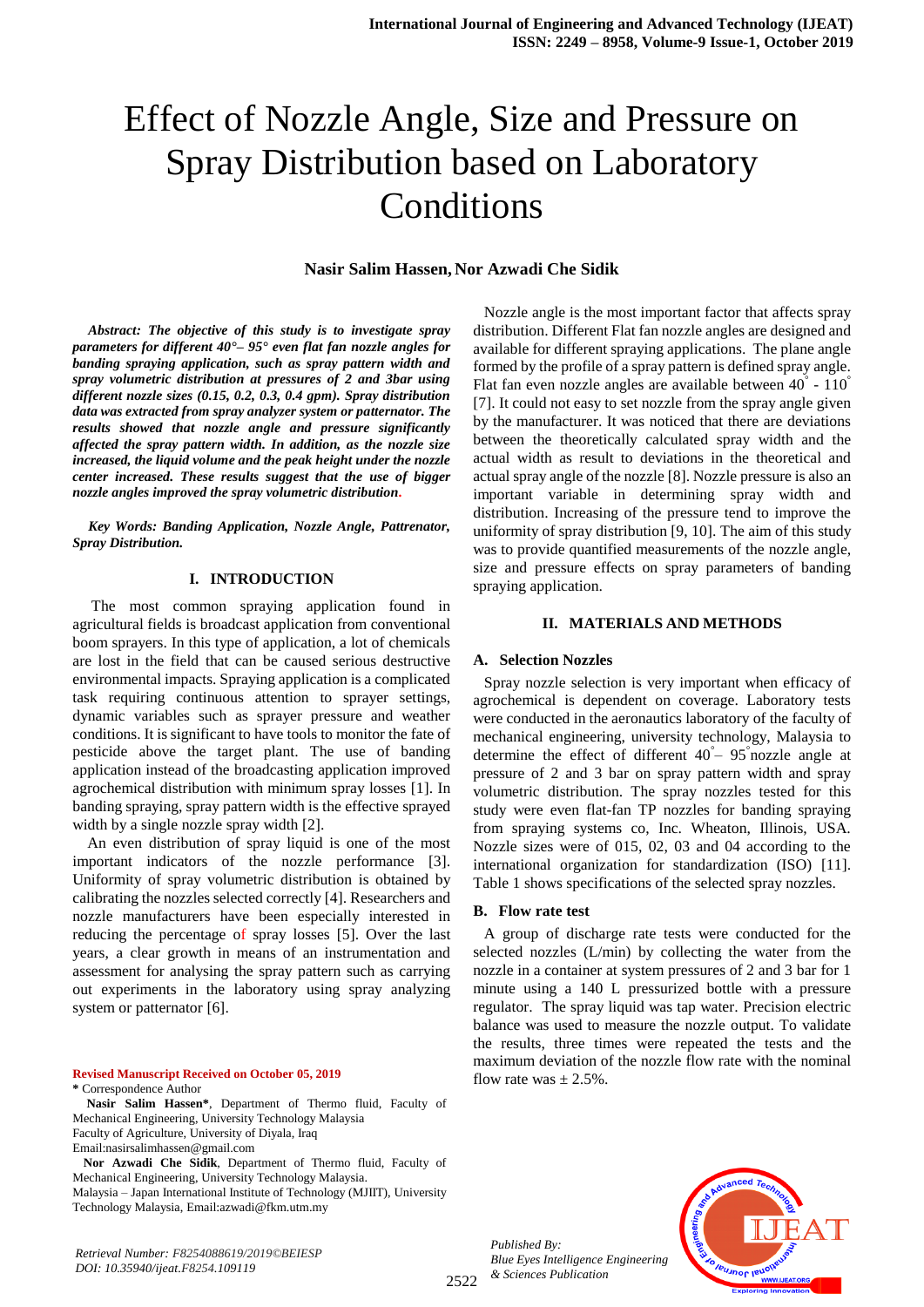| <b>Nozzle</b><br>code | <b>Nozzle</b><br>angle | <b>Nominal flow rate</b><br>(L/min) |      |
|-----------------------|------------------------|-------------------------------------|------|
|                       | $(^\circ)$             | 2bar                                | 3bar |
| TP95015E              | 95                     | 0.48                                | 0.59 |
| TP80015E              | 80                     | 0.48                                | 0.59 |
| TP65015E              | 65                     | 0.48                                | 0.59 |
| TP40015E              | 40                     | 0.48                                | 0.59 |
| <b>TP9502E</b>        | 95                     | 0.65                                | 0.79 |
| <b>TP8002E</b>        | 80                     | 0.65                                | 0.79 |
| <b>TP6502E</b>        | 65                     | 0.65                                | 0.79 |
| <b>TP4002E</b>        | 40                     | 0.65                                | 0.79 |
| <b>TP9503E</b>        | 95                     | 0.96                                | 1.18 |
| <b>TP8003E</b>        | 80                     | 0.96                                | 1.18 |
| <b>TP6503E</b>        | 65                     | 0.96                                | 1.18 |
| <b>TP4003E</b>        | 40                     | 0.96                                | 1.18 |
| <b>TP9504E</b>        | 95                     | 1.29                                | 1.58 |
| <b>TP8004E</b>        | 80                     | 1.29                                | 1.58 |
| <b>TP6504E</b>        | 65                     | 1.29                                | 1.58 |
| TP4004E               | 40                     | 1.29                                | 1.58 |

| Table 1: Specifications of the TP nozzles selected for |  |  |  |  |  |
|--------------------------------------------------------|--|--|--|--|--|
| spraying application                                   |  |  |  |  |  |

# **C. Spray pattern width test**

The distance between two spray ends of the nozzle was presented as spray pattern width measurement of the nozzle above the patternator. The nozzle was positioned at spray height of 0.50 m above the center of the patternator. Each test was repeated three times and the results of the spray width were presented as (m) [12].

## **D. Spray volumetric distribution test**

A patternator was used to investigate and identify the volumetric distributions for a single nozzle or groups of nozzles [6, 13, 14]. This system was manufactured with dimensions 300 cm length  $\times$  100 cm width spray table. The spray table contains fifty V-shaped gutters (6 cm width  $\times$ 3 cm depth). During the tests, the spray patternator was inclined 6° from the horizontal plane [12, 15]. A single nozzle was mounted 0.50 m above the centre of the spray table at pressures of 2 and 3bar as shown in Figure 1. Spray nozzle angle, size and pressure combinations were selected randomly. In front of the spray table, a set of plastic tubes (250 mL) was placed to collect the spry liquid from each channel. The weighting method (a precision electric balance) was used to determine the transversal volumetric distributions collected during 1 min. The spray distribution results were recorded as (mL/min). The average of the laboratory conditions for all tests was 30C° and 79% RH.



**Fig. 1: Patternator for analyzing the spray volumetric distribution**

**III. RESULTS AND DISCUSSION**

## **A. Spray nozzle pattern width**

Table 2 shows the results that can help determine how the nozzle angle should be used to get specific spray pattern width. It can be notice that the bigger angles and higher pressures give wider spray pattern width.

**Table 2: Average spray width for different TP nozzle angles and sizes at pressures of 2 and 3 bar.**

| <b>Nozzle</b><br>code | <b>Nozzle</b><br>angle | <b>Average spray</b><br>pattern width (cm) |      |
|-----------------------|------------------------|--------------------------------------------|------|
|                       | (°)                    | 2bar                                       | 3bar |
| TP95015               | 95                     | 100                                        | 109  |
| TP80015               | 80                     | 79                                         | 83   |
| TP65015               | 65                     | 60                                         | 63   |
| TP40015               | 40                     | 31                                         | 36   |
| TP9502                | 95                     | 100                                        | 109  |
| <b>TP8002</b>         | 80                     | 79                                         | 83   |
| TP6502                | 65                     | 60                                         | 63   |
| TP4002                | 40                     | 32                                         | 36   |
| TP9503                | 95                     | 106                                        | 109  |
| TP8003                | 80                     | 80                                         | 83   |
| TP6503                | 65                     | 60                                         | 63   |
| TP4003                | 40                     | 33                                         | 36   |
| TP9504                | 95                     | 106                                        | 109  |
| TP8004                | 80                     | 80                                         | 84   |
| TP6504                | 65                     | 60                                         | 63   |
| TP4004                | 40                     | 33                                         | 36   |

## **B. Static Spray Volumetric Distribution**

One of the requirements of the banding spraying is to produce a uniform distribution of the applied liquid on the plant. According to the results, the nozzle angle, size and pressure affect significantly on the spray distribution. Bigger nozzle angles achieved the best spray volumetric distribution in comparison to the smaller nozzle angles in which reduced the differences in the height of the peak under the nozzle centre in comparison to the neighbouring peaks around near to the spray edges. TP95015 nozzle gave the smallest spray peak under the nozzle centre as shown in Figure 2.

 Based on the results in Figure 3, nozzle size also affected the spray volume under the nozzle center, increasing of the nozzle size increased the height of the peak under the nozzle center. The effect of a pressure on spray distribution is clear in Figure 4; an increase in the nozzle pressure improves the spray distribution.



**Figure 2: Static spray distribution for different TP nozzle angles at a pressure of 3bar**

2523 *& Sciences Publication Published By: Blue Eyes Intelligence Engineering* 



*Retrieval Number: F8254088619/2019©BEIESP DOI: 10.35940/ijeat.F8254.109119*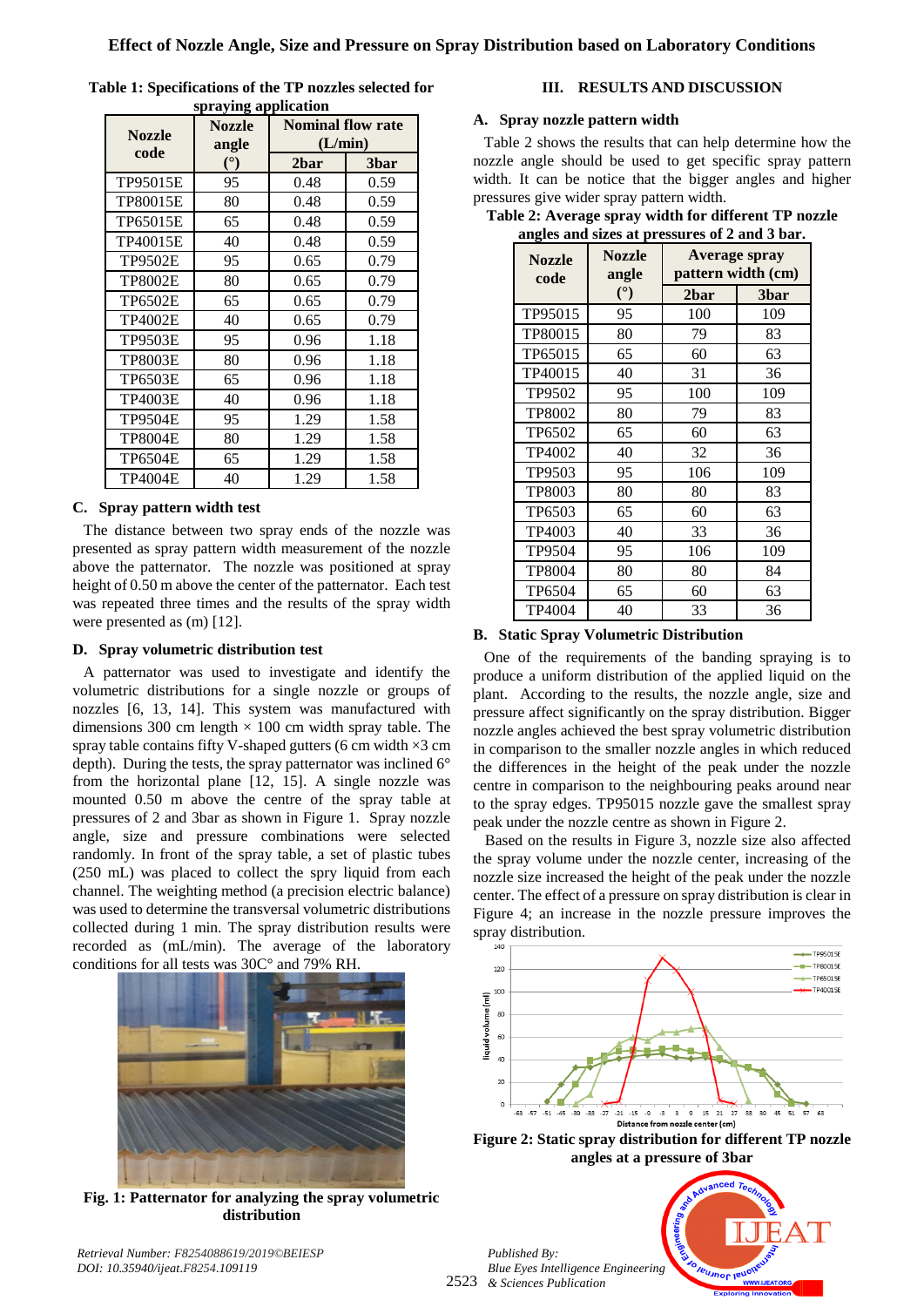

**Fig. 3: Static spray distribution for different TP nozzle sizes at a pressure of 3bar**



## **Fig. 4: Static spray distribution for the TP nozzle at pressures of 2 and 3bar**

Effect of combination of nozzle angle and pressure on spray volumetric distribution is shown in Figure 5. The best spray distribution was achieved by using bigger nozzle angles at a higher pressure. Figure 6 shows the effect of combination of nozzle size and pressure. The use of small size of nozzles at a higher pressure gave the best spray distribution. Figure 7 shows effect of the triple combination of nozzle angle, size and pressure. The use of smaller size of nozzles with bigger nozzle angle at a higher pressure improves the spray volumetric distribution.



**Fig. 5: Static spray distribution for different TP nozzle angles at pressures of 2 and 3bar**



**Fig. 6: Static spray distribution for different TP nozzle sizes at pressures of 2 and 3bar**



**Fig. 7: Static spray distribution for different TP nozzle angle and size at pressures of 2 and 3bar**

# **IV. CONCLUSION**

The results of the study showed that the combinations of the nozzle angle, size and pressure affect spray width and distribution. The use of bigger nozzle angles at a higher pressure increases of spray width and improves the spray volumetric distribution. The small sizes of the nozzles gave best control at spray distribution.

## **ACKNOWLEDGMENT**

The authors appreciate all the colleagues and members of the aeronautics laboratory of the faculty of mechanical engineering for direct help to finish this research.

## **REFERENCES**

- 1. Yarpuz-Bozdogan, N., et al., *Effect of different pesticide application methods on spray deposits, residues and biological efficacy on strawberries.* African Journal of Agricultural Research, 2011. **6**(3): p. 660-670.
- 2. Standards., A., *Terminology and definitions for agricultural chemical application.* The American Society of Agricultural and Biological Engineers. 2950 Niles Road, St. Joseph, MI 49085-9659, USA., 2006.
- 3. Wang, L., et al., *Experimental analysis of spray distribution pattern uniformity for agricultural nozzles.* Applied engineering in agriculture (USA), 1995.
- 4. Lardoux, Y., et al., *Test method for boom suspension influence on spray distribution, Part I: Experimental study of pesticide application under a moving boom.* Biosystems engineering, 2007. **96**(1): p. 29-39.



*Published By:*